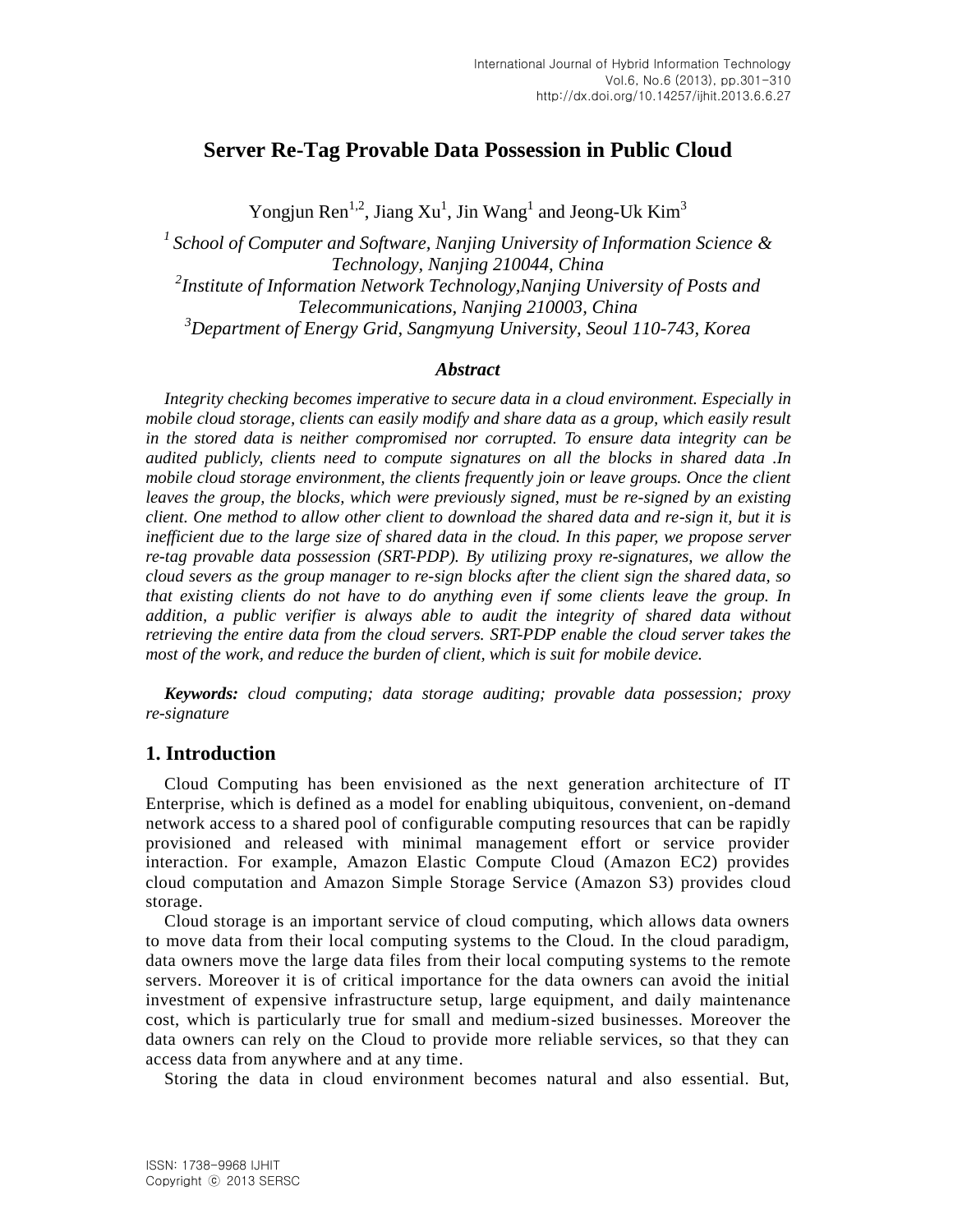security becomes one of the major concerns for all entities in cloud services. Firstly, data owners would worry their data could be misused or accessed by unauthorized users. Secondly, the data owners would worry their data could be lost in the Cloud. This is because data loss could happen in any infrastructure. Moreover, the cloud service providers (CSP) may be dishonest and they may discard the data which has not been accessed or rarely accessed to save the storage space or keep fewer replicas than promised. As a result, data owners need to be convinced that their data are correctly stored in the Cloud. It is desirable to have data integrity verification to assure data are correctly stored in the Cloud. In order to solve the problem of data integrity verification, many schemes are proposed under different systems and security models [1-13]. Great efforts of all these works are made to design solutions that meet various requirements: high scheme efficiency, stateless verification, unbounded use of queries, *etc.* 

With the widespread use of mobile electronic devices, cloud storage platform has the incomparable advantage. In such environment, mobile devices often join or leave the group of the shared data. When some members leave the group, the shared data blocks signed by they are hard to audit. Moreover there is such scenario: Small companies usually stores their data to the cloud server, over a period of time the company goes bankrupt, the company does not deal with these data. However, these data are likely to be very valuable to the public.

To solve the problems, we propose server re-tag provable data possession (SRT-PDP). By utilizing proxy re-signatures, we allow the cloud severs to re-sign blocks after the client sign the shared data, so that existing clients do not have to do anything even if some clients leave and discarded the stored data. In addition, a public verifier is always able to audit the integrity of the data without retrieving the entire data from the cloud servers. SRT-PDP enable the cloud server takes the most of the work, and reduce the burden of client, which is suit for mobile device.

## **2. Related work**

Cloud computing is a promising computing model that enables on-demand network access to a shared pool of configurable computing resources. The first offered cloud service is cloud storage: data owners let cloud service providers host their data on cloud servers and data consumers can access the data from the cloud servers. Because data owners and data servers have different business interests, this new paradigm of data storage service also introduces new security challenges. Therefore, independent auditing service is required to make sure that the data is correctly hosted in the Cloud. Recently, much of growing interest has been pursued in the context of cloud stored data audit.

The message authentication code (MAC) is a kind of hash function which has been used for checking the data integrity for a long time. Some solutions using MAC for storage auditing service have been proposed. Based on the pre-computed MACs stored on the verifier, the protocols proposed by Lillibridge *et al.*, [2] and Naor *et al.*, [3]can detect any data loss or corruption with high probability. Shacham et al. [4] proposed a MAC-based batch verification for multiple data blocks.

In 2007 Ateniese, *et al.*, [5] proposed a PDP model to solve the storage problems of files. They divided the file into blocks, and computed a homomorphic tag [6] for each block, completed the proof of the data integrity by sampling and verifying the correspondence of the tags and blocks randomly. A. Juels, *et al.*, [7] proposed a provable data recovery (POR) model. Instead of tagging file blocks, they inserted some sentinel blocks, and verified the integrity of the file by checking the correctness of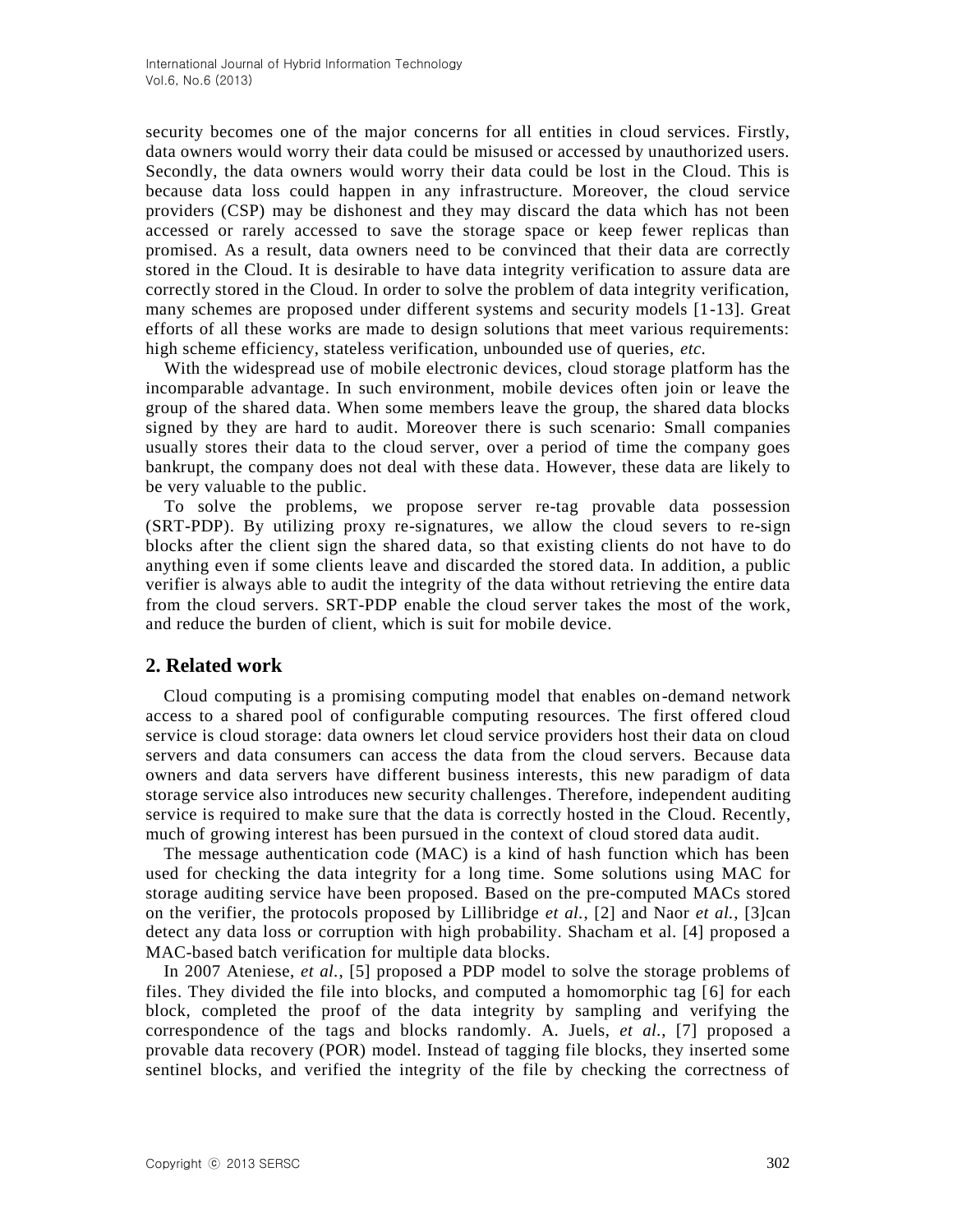sentinel blocks. For the sentinel blocks are one-time labels, the number of times that the file can do integrity verification is limited, related to the number of sentinel blocks. Havav Shacham and Brent Waters [4] proposed an improved POR model under the security model defined in [7], and had a very complete proof. They used tags similar to [5], and applied to public authentication. Kevin D. Bowers *et al.*, [8] and Yevgeniy Dodis *et al.*, [9] made some theory and application extensions based on [4, 7]. Zheng and Xu also present a dynamic POR model in [10].

PDP model proposed in [5] only applied to private authentication. It meant that only the person who has the private key can verify the integrity of the file. Ateniese improved PDP model to apply to public authentication in [11]. They replaced the homomorphic tags in [5] with homomorphic tags supported public authentication [12]. C. Erway [13] proposed dynamic PDP model based on PDP model. It maintained a skip-list for tags, and stored the root metadata in Client's hand to prevent replay attack. Qian Wang, *et al.*, [14] use the tags based on [4] to apply the data integrity verification of dynamic files. Its computation and communication were both smaller than DPDP model. Researchers also proposed the concept of the Proofs of Ownership for cloud computing environment [15]. Zhu *et al.*, present a cooperative PDP (CPDP) scheme based on homomorphic verifiable response and hash index hierarchy [16]. Recently Wang e.al proposes a public auditing scheme with client revocation [17], but the scheme assumes that there is secure secret channel prior to execution of the scheme between the every communicated pairs, which is too high and difficult to achieve in the real environment.

## **3. Preliminaries**

SRT-PDP system model and security model are given in this section. At the same time, bilinear pairings and some corresponding difficult problems are also depicted below.

#### **3.1. System Model**

SRT-PDP system consists of three different network entities: Client, CCS, and Third Party Auditor (TPA). They can be identified below.

1) Client: an entity, which has massive data which will be moved to CPS for maintenance and computation, can be either individual consumer or organization;

2) Cloud Storage Server (CSS): an entity, which is managed by cloud service provider, has significant storage space and computation resource to maintain the clients' data;

3) Third Party Auditor: an entity, which has expertise and capabilities that clients do not have, is trusted to assess and expose risk of cloud storage services on behalf of the clients upon request.

By hosting their data in the Cloud, data owners can avoid the initial investment of expensive infrastructure setup, large equipment, and daily maintenance cost. Since the clients no longer possess their data locally, it is necessary for the clients to ensure that their data are being correctly stored and maintained. That is, clients should be equipped with certain storage auditing services so that they can periodically check the integrity of the remote data even without the existence of local copies. In such environment, mobile devices often join or leave the group of the shared data. There is a scenario: Small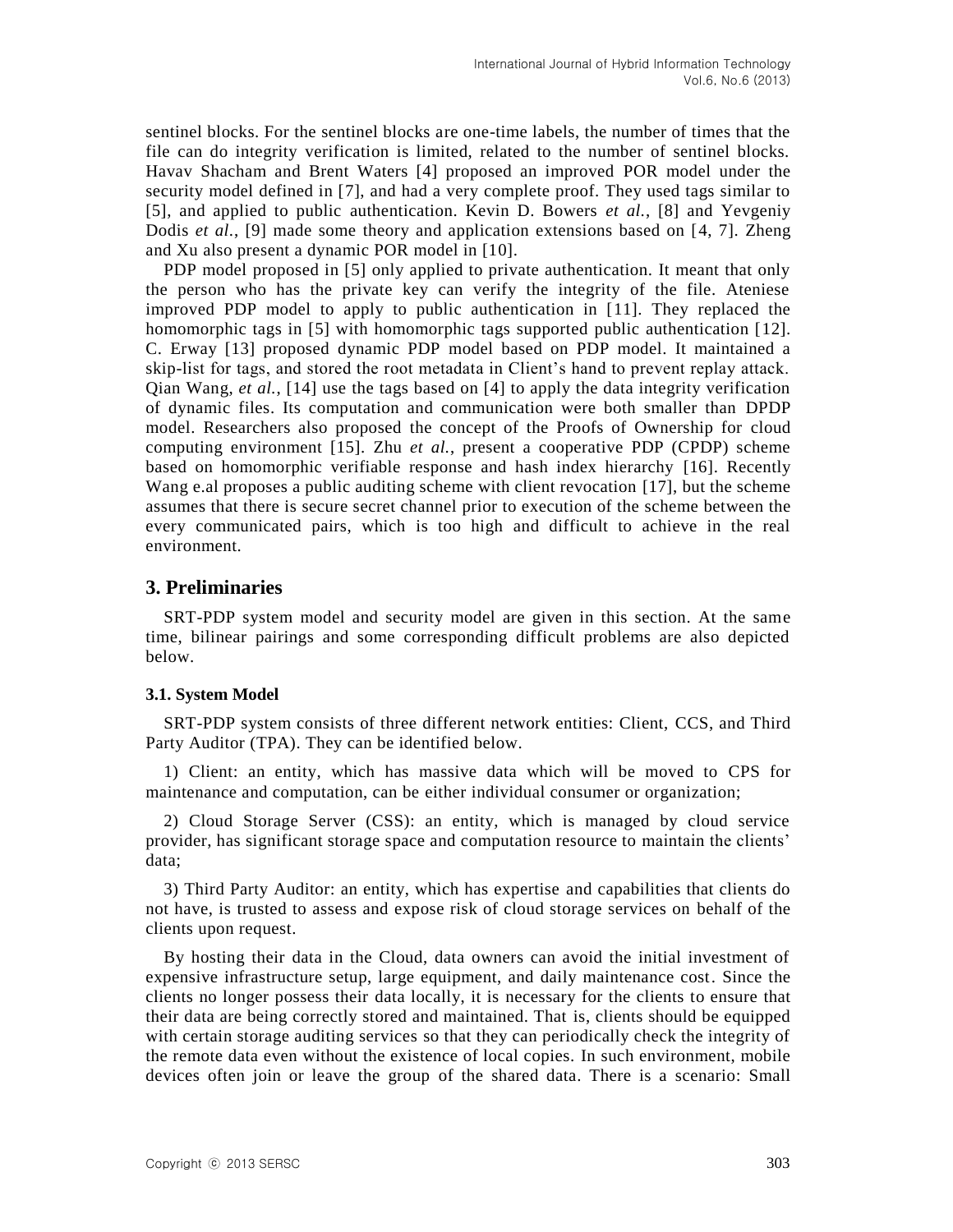companies usually stores their data to the cloud server, over a period of time the company goes bankrupt, the company does not deal with these data. However, these data are likely to be very valuable to the public. To solve the problems, we propose server re-tag provable data possession (SRT-PDP).

## **3.2. Design Goals**

To correctly verify the integrity of shared data with efficient user revocation, our public auditing mechanism should achieve the following properties: (1) Correctness: The TPA is able to correctly check the integrity of shared data. (2) Efficient Re-Tag: On one hand, once a client is discarded his data in the cloud server, the data blocks signed by the user can be efficiently re-signed. On the other hand, other existing clients can generate valid signatures on their data and can verify the re-signed data blocks. (3) Public Auditing: The TPA can audit the integrity of the signed data without retrieving the entire data from the cloud, even if some blocks in the cloud have been re-signed by the cloud server.

## **3.3. Complexity Assumptions**

**3.3.1. Bilinear Map**: Let  $G_1$  and  $G_2$  be two multiplicative cyclic groups of prime orderp, g is a generator of  $G_1$ , Bilinear is a map  $e: G_1 \times G_1 \rightarrow G_2$  with the following properties: 1)Computability: there exists an efficient algorithm for computingmape. 2) Bilinearity: for all  $u, v \in G_1$  and  $a, b \in Z_p$ ,  $e(u^a, v^b) = e(u, v)^{ab}$ . 3) Non-degeneracy:  $e(g, g) \neq 1$ .

**3.3.2. Complexity Assumption**: *Define1*.Computational Diffie-Hellman (CDH)Problem.For  $a, b \in \mathbb{Z}_p$ , given  $g, g^a, g^b \in \mathbb{G}_1$  as input, output  $g^{ab} \in \mathbb{G}_1$ .

The CDH assumption holds in  $G_1$  if it is computationally infeasible to solve the CDH problem in  $G_1$ .

*Define* 2. Discrete Logarithm (DL) Problem. For  $a \in \mathbb{Z}_p$ , given  $g, g^a \in G_1$  as input, out *a*.

The DL assumption holds in  $G_1$  if it is computationally infeasible to solve the DL problem in  $G_1$ .

## **3.4. Proxy Re-signatures**

Proxy re-signatures, first proposed by Blaze et al. [18], allow a semi-trusted proxy to act as a translator of signatures between two users, for example, Alice and Bob. More specifically, the proxy is able to convert a signature of Alice into a signature of Bob on the same block. Meanwhile, the proxy is not able to learn any private keys of the two users, which means it cannot sign any block on behalf of either Alice or Bob. In this paper, to improve the efficiency of user revocation, we propose to let the cloud to act as the proxy and convert signatures for users.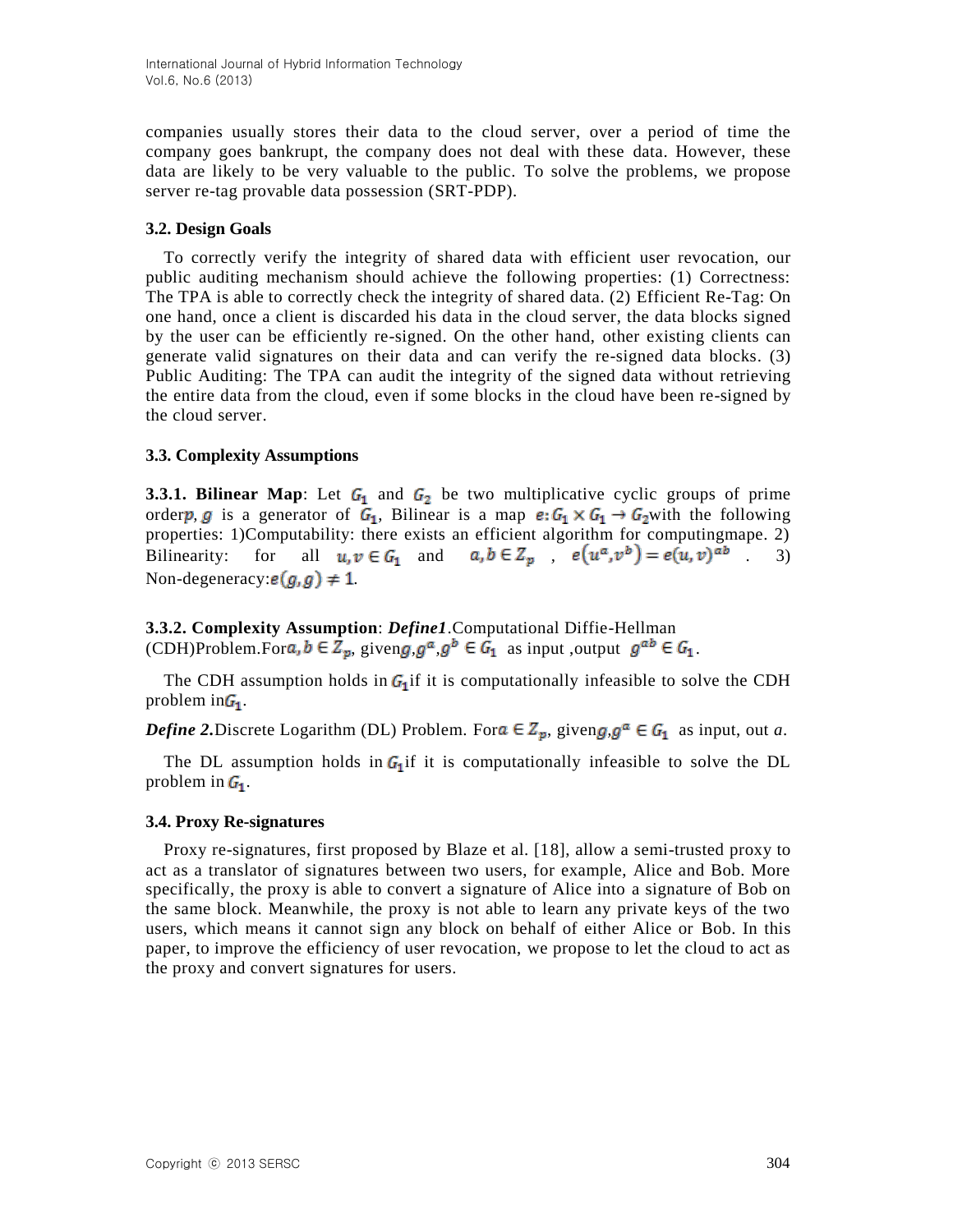## **4. Our Server Re-tag Provable Data Possession Scheme**

#### **4.1. Our Construction**

Let  $G_1$  and  $G_2$  be two groups of order *q*, *g* is a generator of  $G_1$ ,  $e: G_1 \times G_1 \to G_2$  is a bilinear map,  $\vec{u}$  is a different random element from  $\vec{g}$  in  $\vec{G}_1$ , two hash functions  $H_1: \{0,1\}^* \to G_1$  ,  $H_2: \{0,1\}^* \to Z_q$  The public parameters are  $(e, q, g, G_1, G_2, u, H_1, H_2)$ . We assume that shared data file *F* (potentially encoded using Reed-Solomon codes [11]) is divided into *n* blocks  $\{m_1, m_2, \dots, m_n\}$  The procedure of our basic scheme execution is as follows:

 $KeyGen(1^k) \rightarrow (sk, pk)$ 

The client *A* chooses a random  $a \in Z_q$  and compute  $pk_A = g^a$ . The secret key is a and the public key is  $g^a$ . The cloud server randomly selects  $s \in Z_q$  as private keyssk, and compute  $spk = g^s$  as public key.

#### *ReKey*

The cloud server generates a re-signing key as follows: The cloud server generates a random  $r \in Z_q$  and sends it to the client *A*. The client *A* sends  $r/a$  to cloud server. The cloud server computes  $rk_{A\rightarrow S} = s/a \in Z_q$ , where s is the private key of the cloud server.

## $TagGen(sk_A, F) \rightarrow T_A$

Given  $F = \{m_1, m_2, \dots, m_n\}$ , the client *A* with the private key **a** generates the tag  $T_A$ of the block  $m_i \sigma_i = (H_1(\overline{f_i})u^{m_i})^a$ , where block identifier of  $m_i$  is  $f_i$ , then denotes the set by  $\Phi = {\sigma_i}$   $1 \le i \le n$  as the tag for block  $m_i$ . The client sends  $T_A = {F, \Phi}$  to the cloud server and deletes them from its local storage.

 $ConvertTag(T_A, rk_{A\rightarrow s}) \rightarrow T_s$ 

When the cloud server receives  $T_A$ , it first checks the following formula:  $e(\sigma_i, g) = e(H_1(f_i)u^{m_i}, p k_A)$ . If the verification fails, reject by the cloud server; otherwise it convert tag of the client *A* into its tag on the same block as follows. The cloud server computes  $=\sigma_i^{(n)} = (H_1(f_i)u^{m_i})^{a \cdot s/a} = (H_1(f_i)u^{m_i})^s$ . Let  $\Phi' = {\sigma_i}$ . Then  $\Phi'$  and *F* are stored.

#### $GenChal(k) \rightarrow chal$

The TPA can verify the integrity of the shared data. It picks a random *c*-element subset *I* of the set [1,*n*]. For  $i \in I$  ( $1 \le i \le c$ ), the TPA chooses a random element  $v_i \in Z_q$  and sends the message *chal*= $\{(i, v_i)\}_{i \in I}$  to the cloud server.

#### $Genproof(F, \phi', chal) \rightarrow TPA$

Upon receiving the challenge, the cloud server computes:

$$
\sigma = \prod_{i=1}^{c} \sigma_i^{'v_i} \qquad \mu = \sum_{i=1}^{c} v_i m_i
$$

The cloud server outputs  $pf = {\sigma, \mu, f_i}$  and sends it to the verifier.  $Verify Prof ( pk, chal, pf) \rightarrow { true, false }$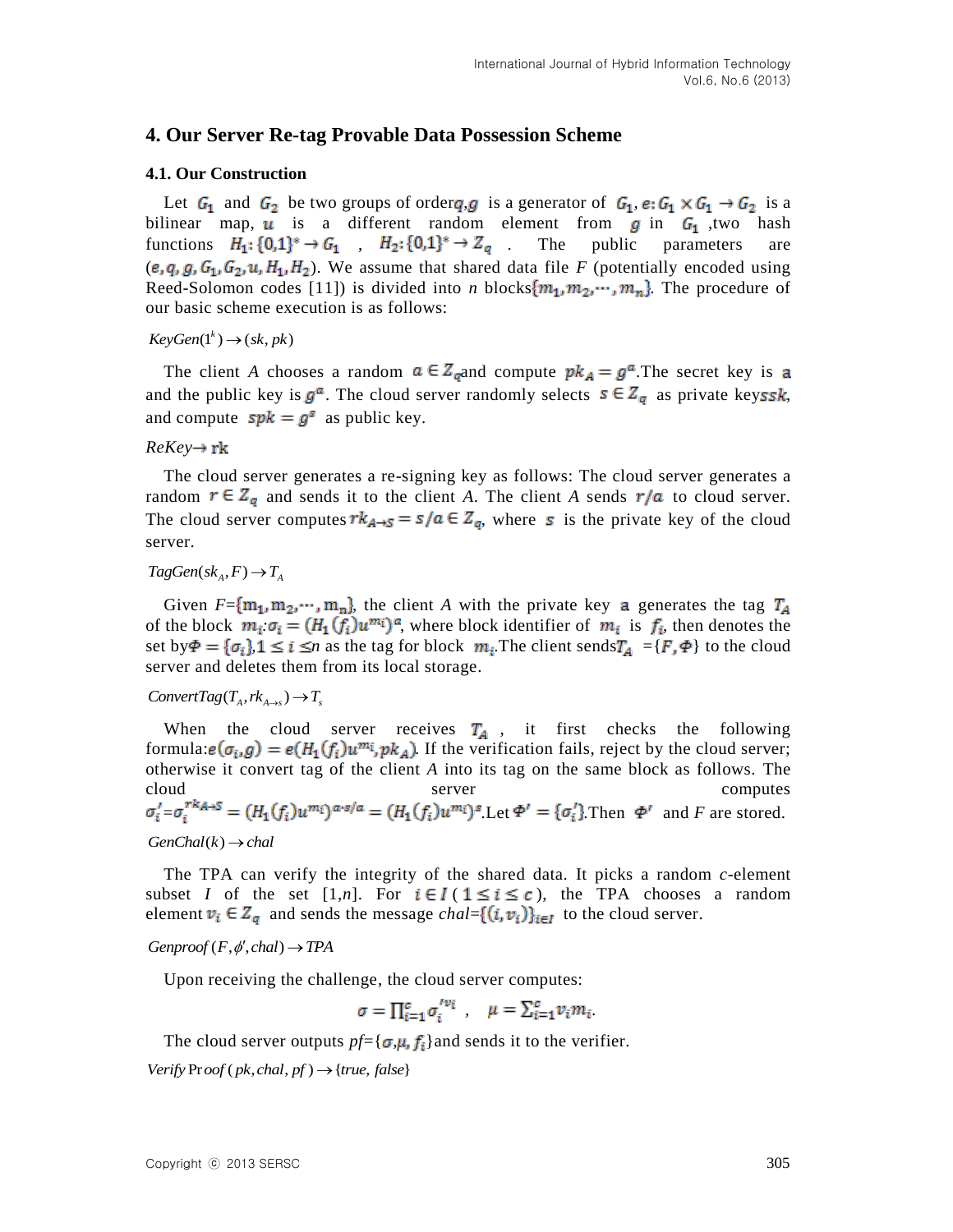Upon receiving the response *pf* from the CSS, the TPA checks the correctness of the auditing proof as

$$
e(\sigma, g) = e(\prod_{i=1}^{c} H_1(f_i)^{v_i} \cdot u^{\mu}, \, spk) \tag{1}
$$

If so, output "true"; otherwise "false".

#### **4.2. Security Analysis**

The correctness analysis and security analysis of our SRT-PDP scheme can be given by the following theorems.

**Theorem 1**. If the proposed procedures follow as above, any TPA is able to correctly check the integrity of shared data.

**Proof:** According to our scheme procedures, we know that

$$
e(\sigma, g) = e(\prod_{i=1}^{c} \sigma_i^{\prime v_i}, g)
$$
  
\n
$$
= e(\prod_{i=1}^{c} (H_1(f_i)u^{m_i})^{sv_i}, g)
$$
  
\n
$$
= e(\prod_{i=1}^{c} (H_1(f_i)u^{m_i})^{v_i}, g^s)
$$
  
\n
$$
= e(\prod_{i=1}^{c} H_1(f_i)^{v_i} \cdot \prod_{i=1}^{c} u^{m_i v_i}, spk)
$$
  
\n
$$
= e(\prod_{i=1}^{c} H_1(f_i)^{v_i} \cdot u^{\mu}, spk)
$$

**Theorem 2.** The proposed PDP scheme is computational infeasible to generate a forgery of an auditing proof under our mechanism.

**Proof:** Following the security model and security game defined in [14], we can prove that, if the cloud server could win a security game, named Game 1, by forging an auditing proof on incorrect shared data, and then we can find a solution to the Discrete Logarithm problem in G<sub>1</sub> with a probability of  $1 - 1/q$ . We define Game 1 as follows:

Game 1: The TPA chooses a challenge  $chal = {(i, v_i)}_{i \in I}$  and sends it to the cloud server, cloud server outputs  $pf = {\sigma, \mu, f_i}$  as the proof on correct shared data *F*, which should pass the verification with Equation (1). However, the cloud generates a proof on false shared data  $F'$  as  $\{\sigma, \mu', f_i\}$ , where  $\mu = \sum_{i=1}^{c} v_i m'_i$ , for  $i \in I$  ( $1 \le i \le c$ ) and  $F \neq F'$ . Define  $\Delta \mu = \mu' - \mu$ . If this proof still passes the verification performed by the TPA, then the cloud server wins this game. Otherwise, it fails.

We first assume that the cloud wins the game. Then, according to Equation (1), we have

$$
e(\sigma,g) = e(\prod_{i=1}^c H_1(f_i)^{v_i} \cdot u^{\mu'},spk)
$$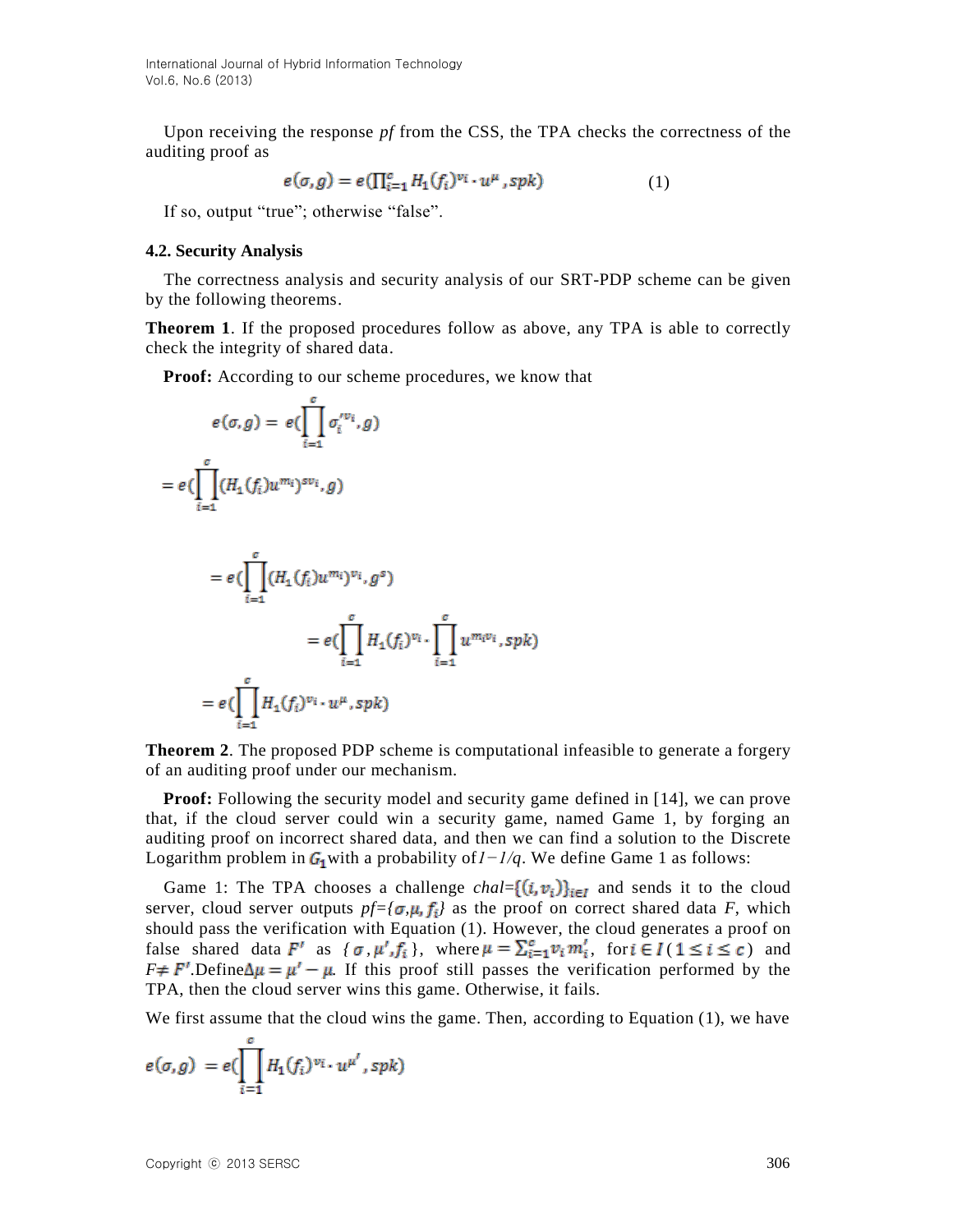Because  $\{\sigma, \mu, f_i\}$  is a correct auditing proof, we also have:

$$
e(\sigma,g) = e(\prod_{i=1}^c H_1(f_i)^{v_i} \cdot u^{\mu},spk)
$$

Based on the properties of bilinear maps, we can learn that

$$
\Pi_{i=1}^{c} u^{\mu x} = \Pi_{i=1}^{c} u^{\mu' x} \Pi_{i=1}^{c} u^{x \Delta \mu} = 1.
$$

Because  $G_1$  is a cyclic group, then for two elements  $\alpha, \beta \in G_1$ , there exists  $x \in Z_q$ that  $\beta = \alpha^x$ . Without loss of generality, given  $\alpha, \beta$ ,  $\mu^x$  can be generated as  $u^x = \alpha^{\xi} \beta^{\varsigma} \in G_1$ , where  $\xi$  and  $\varsigma$  are random values of  $Z_q$ . Then, we have

$$
1 = \prod_{i=1}^{c} (\alpha^{\xi} \beta^{\varsigma})^{\Delta \mu} = \alpha^{\sum_{i=1}^{c} \xi \Delta \mu} \cdot \beta^{\sum_{i=1}^{c} \varsigma \Delta \mu}
$$

Clearly, we can find a solution to the Discrete Logarithm problem. Given $\alpha$ ,  $\beta = \alpha^x \in G_1$ , we can output

$$
\beta = \alpha^{-\frac{\sum_{i=1}^{C} \xi \Delta \mu}{\sum_{i=1}^{C} \xi \Delta \mu}}, x = -\frac{\sum_{i=1}^{C} \xi \Delta \mu}{\sum_{i=1}^{C} \xi \Delta \mu}
$$

unless the denominator is zero. However, as we defined in Game 1,at least one of element in  $\Delta \mu$  is nonzero, and **c** is a random element of  $Z_q$ , therefore, the denominator is zero with a probability of  $1/q$ , which is negligible because q is a large prime. Then, we can find a solution to the Discrete Logarithm problem with a probability of  $1 - 1/q$ , which contradicts to the assumption that Discrete Logarithm problem is computationally infeasible in  $G_1$ .

#### **4.3. Batch Auditing for Data in Multi-client and cloud server**

As cloud servers may concurrently handle multiple verification sessions from different clients, given*K* signatures on *K* distinct data files from *K* clients, it is more advantageous to aggregate all these signatures into a single short one and verify it at one time. To achieve this goal, we extend our scheme to allow for provable data updates and verification in a multi-client and multi- server system. The key idea is to use the bilinear aggregate signature scheme. As in the BLS-based construction, the aggregate signature scheme allows the creation of signatures on arbitrary distinct messages. Moreover, it supports the aggregation of multiple signatures by distinct signers on distinct messages into a single short signature, and thus greatly reduces the communication cost while providing efficient verification for the authenticity of all messages.

Assume there are *K* clients or cloud servers in the system, and each client or cloud server *k* has data files  $F_i = \{m_{k,1}, m_{k,2}, \dots, m_{k,n}\}$ , where  $k \in \{1, \dots K\}$ . In *TagGen* and *ConvertTag* phase the tag for blocks  $\sigma_{k,i}$  is generated. In *GenGhal* phase the verifier sends the query  $\{(i, v_i)\}_{i \in I}$  to the server for verification of all *K* clients. In the *GenProof* phase, upon receiving the *chal*, the server computes

$$
\sigma = \prod_{k=1}^{K} (\prod_{i=1}^{c} \sigma_{k,i}^{v_i}) \ , \quad \mu_k = \sum_{i=1}^{c} v_i m_{k,i}
$$

The server then responses the verifier with  $\{\sigma, \mu_k, f_{k,i}\}$ . In the *VerifyProof* phase, similar as the single-client case, using the properties of the bilinear map, the verifier can check if the following equation holds: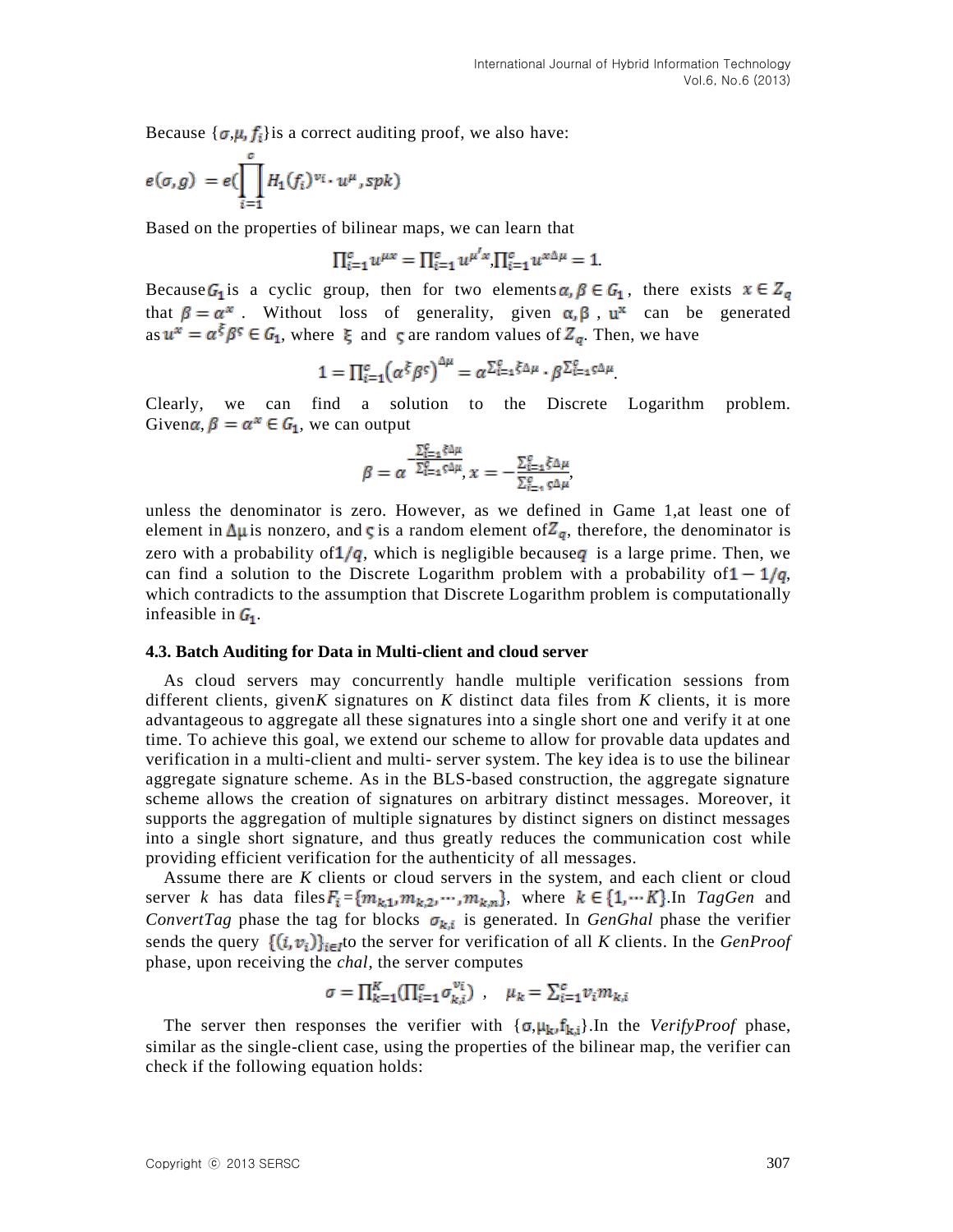International Journal of Hybrid Information Technology Vol.6, No.6 (2013)

$$
e(\sigma, g) = \prod_{k=1}^K e(\prod_{i=1}^c H_1(f_{k,i})^{v_i} \cdot u^{\mu_k}, spk)
$$

#### **4.4. Performance Evaluation**

In this section, we will discuss the communication and computation cost of our mechanism.

**4.4.1. Communication Cost:** According to the description, the size of an auditing message  $\{(i, v_i)\}_{i \in I}$  is  $c \cdot (|n| + |q|)$  bits, where *c* is the number of selected blocks, |n|is the size of an element  $[1,n]$  and  $|q|$  is the size of an element of  $Z_q$ . The size of an auditing proof  $\{\sigma, \mu, f_i\}$  is  $2|p| + c \cdot |f|$  bits, where  $|p|$  is the size of an element of  $Z_q$  or  $G_1$ ,  $|f|$  is the size of a block identifier. Therefore, the total communication cost of an auditing task is  $2|p| + c \cdot (|f| + |n| + |q|)$  bits.

**4.4.2. Computation Cost**: As shown in *ConvertTag* of our mechanism, the cloud first verifies the correctness of the original signature on a block, and then computes a new signature on the same block with a re-signing key. The computation cost of re-signing a block in the cloud is  $2Exp_{G_1} + Mul_{G_1} + 2Pair + Hash_{G_1}$ , where  $Exp_{G_1}$  denotes one exponentiation in  $G_1, Mul_{G_1}$  denotes one multiplication in  $G_1$ , Pair denotes one pairing operation, and  $Hash_{G_1}$  denotes one hashing operation in  $G_1$ . The cloud can further reduce the computation cost of the re-signing on a block to  $\mathbb{E} x p_{G_1}$  by directly re-signing it without verification. The public auditing performed by the TPA ensures that the re-signed blocks are correct. Moreover *ConvertTag* algorithm is performed by cloud server. In generally we assume that the computable ability of the cloud server is unlimited. Thus our scheme reduces the burden of the clients.

## **5. Conclusions**

In this paper, we propose server re-tag provable data possession (SRT-PDP). By utilizing proxy re-signatures, we allow the cloud severs as the group manager to re-sign blocks after the client sign the shared data, so that existing clients do not have to do anything even if some clients leave the group. In addition, a public verifier is always able to audit the integrity of shared data without retrieving the entire data from the cloud servers. SRT-PDP enable the cloud server takes the most of the work, and reduce the burden of client, which is suit for mobile device.

### **Acknowledgements**

This work was supported by the National Natural Science Foundation of China (61232016), the Jiangsu Province Universities Natural Science Research Program (NO.11KJB510010) and Jiangsu Province Research and Innovation Project for College Graduates (CXZZ12\_0515). It was also supported by the Industrial Strategic Technology Development Program (10041740) funded by the Ministry of Trade, Industry and Energy (MOTIE Korea), and by the Natural Science Foundation of Jiangsu Province (No. BK2012461). Professor Jeong-Uk Kim is the corresponding author.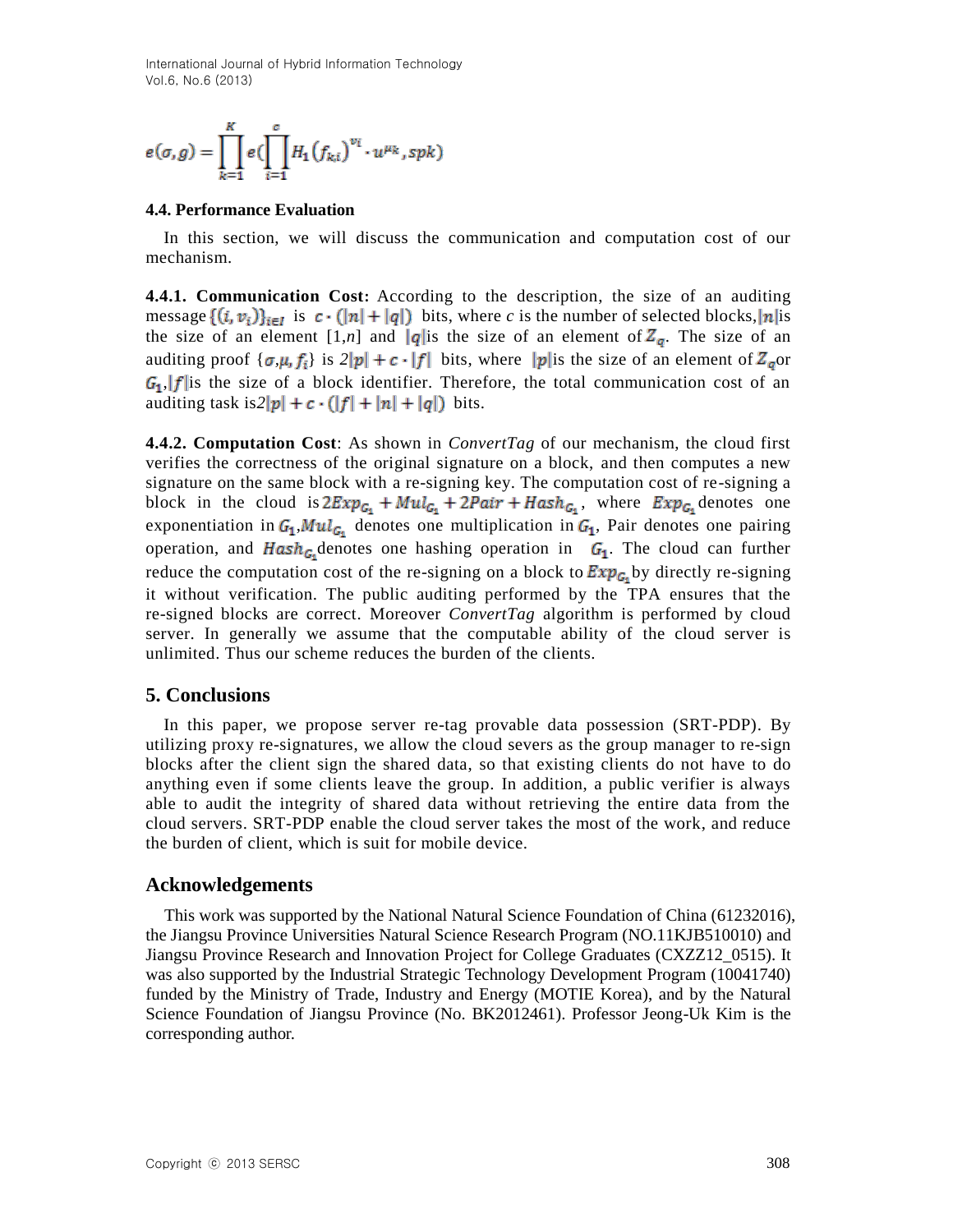## **References**

- [1] K. Yang and X. Jia, "Data storage auditing service in cloud computing: challenges, methods and opportunities", The journal of World Wide Web, vol. 15, **(2012)**, pp. 409.
- [2] M. Lillibridge, S. Elnikety, A. Birrell, M. Burrows and M. Isard, "A cooperative internet backup scheme", Proceedings of the annual conference on USENIX Annual Technical Conference, **(2003)** June, pp. 27-36; Berkeley, CA, USA.
- [3] M. Naor and G. N. Rothblum, "The complexity of online memory checking", Proceedings of the 46th Annual IEEE Symposium on Foundations of Computer Science, (**2005**) October, pp. 573–584; Pittsburgh, USA.
- [4] Shacham and B. Waters, "Compact proofs of retrievability", In ASIACRYPT '2008, **(2008)** December, pp. 90-107; Melbourne, Australia.
- [5] G. Ateniese, R. Burns, R. Curtmola, J. Herring, L. Kissner, Z. Peterson and D. Song, "Provable data possession at untrusted stores", In CCS '07, **(2007)** October, pp. 598-609; Alexandria, VA, USA.
- [6] R. Johnson, D. Molnar, D. song and D. wagner, "Homomorphic signature schemes", In Proc. of CT-RSA, **(2002)** February, pp. 244-262; San Jose, CA, USA.
- [7] A. Juels and B. Kaliski, "PORs: Proofs of retrievability for large files", In CCS '07, **(2007)** October, pp. 584-597; Alexandria, VA, USA.
- [8] K. Bowers, A. Juels and A. Oprea, "Proofs of retrievability: Theory and implementation", Technical Report 2008/175, Cryptology ePrint Archive, **(2008)**.
- [9] Y. Dodis, S. Vadhan and D. Wichs, "Proofs of retrievability via hardness application", In TCC'09, **(2009)** March, pp. 109-127; San Francisco, CA, USA.
- [10] Q. Zheng and S. Xu, "Fair and Dynamic Proofs of Retrievability", CODASPY'11, **(2011)** February 21–23; San Antonio, Texas, USA.
- [11] G. Ateniese, S. Kamara and J. Katz, "Proofs of storage from homomorphic identification protocols", ASIACRYPT'09, **(2009)** December, pp. 319-333; Tokyo, Japan.
- [12] D. Boneh, B. Lynn and H. Shacham, "Short signatures from the weil pairing", ASIACRYPT 2001, **(2001)** December, pp. 514-532; Gold Coast, Australia.
- [13] C. Erway, A. Kupcu, C. Papamanthou and R. Tamassia, "Dynamic provable data possession", In CCS '09, **(2009)** November, pp. 213-222; Chicago, IL, USA.
- [14] Q. Wang, C. Wang, J. Li, K. Ren and W. Lou, "Enabling public verifiability and data dynamics for storage security in cloud computing", IEEE Trans. on Parallel and Distributed Systems, vol. 22, **(2011)**, pp. 847.
- [15] S. Halevi, D. Harnik, B. Pinkas and A. Shulman-Peleg, "Proofs of Ownership in Remote Storage Systems", The Proceedings of the 18th ACM conference on Computer and communications security, **(2011)** November, pp. 491-500; Chicago, IL, USA.
- [16] Y. Zhu, H. Hu, G. -J. Ahn and M. Yu, "Cooperative Provable Data Possession for Integrity Verification in Multicloud Storage", IEEE Transactions on Parallel and Distributed Systems, vol. 23, no. 12, **(2012)**.
- [17] B. Wang, B. Li and H. Li, "Public Auditing for Shared Data with Efficient User Revocation in the Cloud", accepted by INFOCOM 2013, **(2013)** July15-19; Turin, Italia.
- [18] G. Ateniese and S. Hohenberger, "Proxy Re-signatures: New Definitions, Algorithms and Applications", in the Proceedings of ACM CCS 2005, **(2005)** November, pp. 310–319; Alexandria, VA, USA.

## **Authors**



#### **Yongjun Ren**

He obtained his Masters in Computer received the M.S. degree in computer science from HoHai University, China, in 2004 and PhD degree in the computer and science Department at Nanjing University of Aeronautics and Astronautics, China, in 2008.Now he is serving as a full time faculty in the computer and software Department at Nanjing University of Information science and Technology. His research interests include network security and privacy and applied cryptography with current focus on security and privacy in cloud computing, lower layer attack and defense mechanisms for wireless networks, and sensor network security.